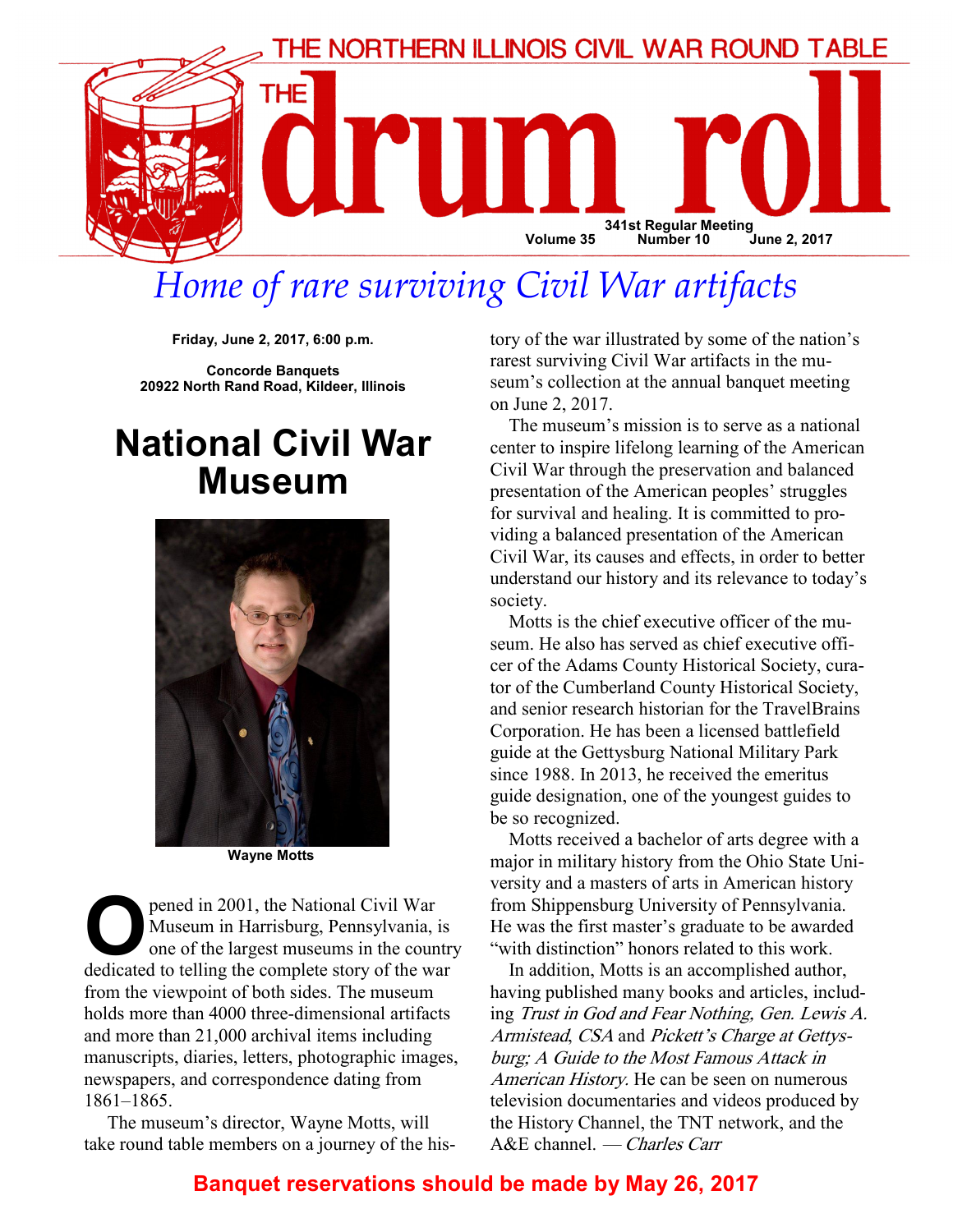# The 82nd Illinois Infantry Regiment

#### By Pat McCormick

eing the largest of the Union armies, the Army of the Potomac included troops from all over the nation. However, there were only a few Illinois units in that army, the best-known being the 8th Illinois Cavalry (the horsemen of the 12th also were Potomac troopers). On May 5, Dan Josephs took the round table through the career of the only Illinois infantry unit to serve in the army: the 82nd.

The 82nd Illinois Volunteers were recruited in Chicago and the surrounding area, mostly of immigrant Germans, many of whom were refugees from the revolutions of "Red '48." Being recent arrivals, and having reached American shores in an era when the anti-immigrant "Know Nothing" Party was near its peak of power, these Germans joined up primarily to prove they belonged, and to preserve their country of adoption. (Company C, incidentally, was primarily Jewish in composition.)The regiment was raised in the summer of 1862 and mustered in in Springfield that October. Their first commander was Colonel Friederich Hecker. He was a German immigrant himself and had originally raised the 24th Illinois in 1861 before resigning at the end of that year.

The regiment was sent east late in 1862 and naturally enough was assigned to the heavily German XI Corps, led by General Franz Sigel. Along with the rest of Sigel's troops, the 82nd was stationed in rear areas during the disastrous Fredericksburg campaign, guarding approaches to the front. After that infamous defeat, the Army of the Potomac hunkered down in winter quarters, during which time the 82nd reached the front.

It was thus part of General Ambrose Burnside's next move: in late January a break in the winter weather had the army on the march up the Rappahannock River to try to outflank the Confederate line in front of Fredericksburg. But a howling winter storm stopped the march in its tracks, and the Army of the Potomac's ignominious "mud march" ended swiftly, with the Yankees slogging back to camp accompanied by the jeers of their Page 2 drum roll, June 2017 and the set of the controll, and the controll, June 2017 and the controll, June 2017

Rebel counterparts. It was not a promising start for Hecker and his men, albeit through no fault of their own.

This unfortunate trend continued through the 82nd's next two campaigns. At Chancellorsville the XI Corps, now led by General Oliver O. Howard, was placed at the extreme Union right, with its flank "in the air." It was precisely here that General Stonewall Jackson's Confederates struck in the late afternoon of May 2, 1863, crumpling most of the XI Corps and sending them flying in panic toward the Union center. However, some of Howard's Germans managed to put up a stiff fight, and among these was the 82nd Illinois. After fighting stubbornly for a time, the Illinois Germans eventually were forced to fall back as well. The Army of the Potomac eventually lost the battle and retreated back north of the river. XI Corps bore even more than its share of the blame for the defeat, pilloried by the press (and some of their fellow soldiers) as the "Flying Dutchmen."

Thus the morale of the corps was not at its best when they next fought, at Gettysburg on July 1, 1863. The 82nd was under a new commander by then; Hecker had been wounded at Chancellorsville, and Lt. Col. Edward S. Salomon was now in charge. The XI Corps arrived on the field with the battle under way and once again was placed in a poor position, with its right being hit in the flank by General Jubal Early's rebels. The 82nd fought in support of some artillery before being driven from the field. They redeemed themselves on July 2, seeing action at Cemetery Hill and aiding XII Corps in the defense of Culp's Hill. Newspaper reports were somewhat more supportive after Gettysburg.

Following Gettysburg, XI Corps and XII Corps were sent to Chattanooga where XI Corps (including the 82nd Illinois) linked up with Army of the Cumberland troops at Brown's Ferry to open the famous "cracker line" supply route. In the battles for Chattanooga, only one of Howard's brigades (not the 82nd) was selected by General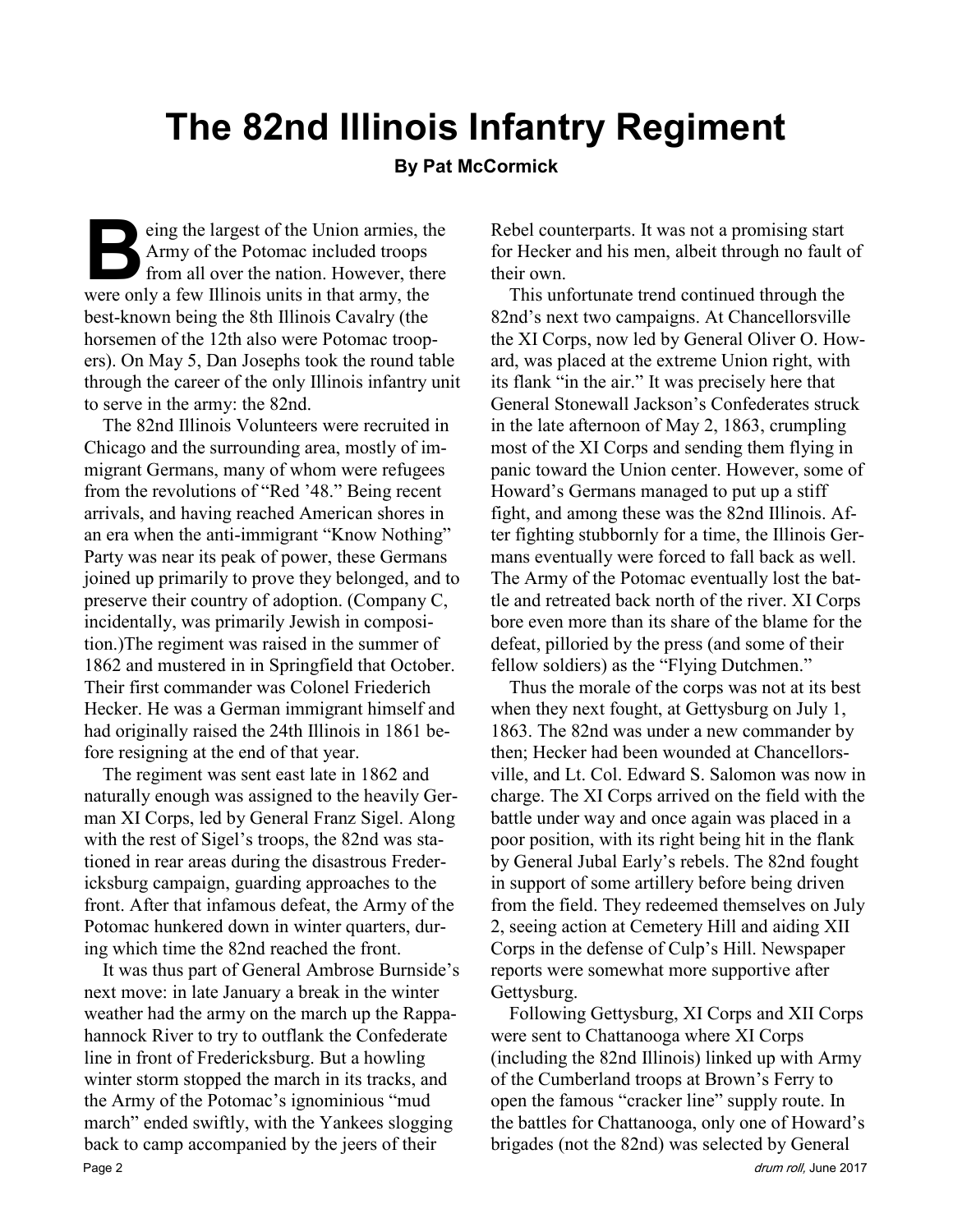William Sherman to aid his assault on Missionary Ridge, despite the fact that he badly needed the help. Josephs suggested that, at least at this time, Sherman and General Ulysses Grant did not trust the "Dutchmen."

In 1864, the XI and XII Corps — by now a part of the Army of the Cumberland — were merged to form the XX Corps and were led through most of the Atlanta campaign by General Joseph Hooker. The 82nd Illinois often found itself in boring duty guarding rear areas, but did see action at Resaca, New Hope Church (where it was roughly handled, along with much of the corps), Kolb's Farm, and Peachtree Creek. After Atlanta

was captured, the 82nd was among the 60,000 choice veterans Sherman led on the March to the Sea — suggesting that perhaps they were not so mistrusted after all. They also campaigned north with Sherman through the Carolinas in 1865, seeing action at Averasborough and Bentonville.

 On behalf of the round table, I would like to thank Dan Josephs for presenting the tale of the Illinois Germans of the 82nd. (He also pointed out that, although the Irish are usually the first immigrants that come to mind as Civil War soldiers, more Germans than Irish actually served.) And thanks also (once again) to Danny Kafka for her invaluable notes.

### Election of Officers

Officers for the 2017–2018 club year will be elected at the regular meeting on June 2, 2017.

The nominating committee will present the slate of nominees headed by Wayne Rhine and Harold Knudsen.

Volunteers are still needed to fill some positions. Anyone who is interested should contact Pat McCormick. Additional nominations may be made at that meeting with the consent of the nominee, who must be a current member of the Northern Illinois Civil War Round Table.

## Eisenhower Library Discussion

The Civil War discussion group at the Eisenhower Library, 4613 North Oketo Avenue, Harwood Heights, meets on the first Saturday of the month from  $10:00$  until  $11:30$  a.m. On June 3 the group will start with Grant's move down the Louisiana side of the Mississippi in 1863 and take things into the May campaign against Vicksburg.

## Women's Civil War Book Club

drum roll, June 2017 **page 3** The Civil War book club for women will meet at 2 p.m. on July 23 at the home of Denise Limburg to discuss First Lady of the Confederacy: Varina Davis's Civil Warby Joan E. Cashin. For more information, contact Denise Limburg at (847) 212-5313 or dlimburg@prodigy.net or Mary Banks at  $(847)$  497-3149 or zeller1@comcast.net.

# June Saturday Discussion

All members and guests are invited to participate in the session to be held at the Barrington Area Library on Saturday, June 17, 2017, from 10:00 a.m. until noon. The discussion will cover the Vicksburg Campaign.

These discussions are generally held on the third Saturday of the month from September through June. They are held to generate and foster a free exchange of ideas on Civil War events.

## Executive Board Meeting

The executive board of the Northern Illinois Civil War Round Table will meet on June 17, 2017, at the Barrington Area Library, 505 North Northwest Highway, Barrington, at 9 a.m. prior to the regular Saturday discussion meeting.

## Roster Changes

#### New recruits

Mr. Don Karlman 20 Bow Lane Barrington, Illinois 60010-9618 (847) 304-1946 dianadon2@comcast.net

Mr. Harold Chinick 304 South George Street Mt. Prospect, Illinois 60056-3432 (847) 255-2450